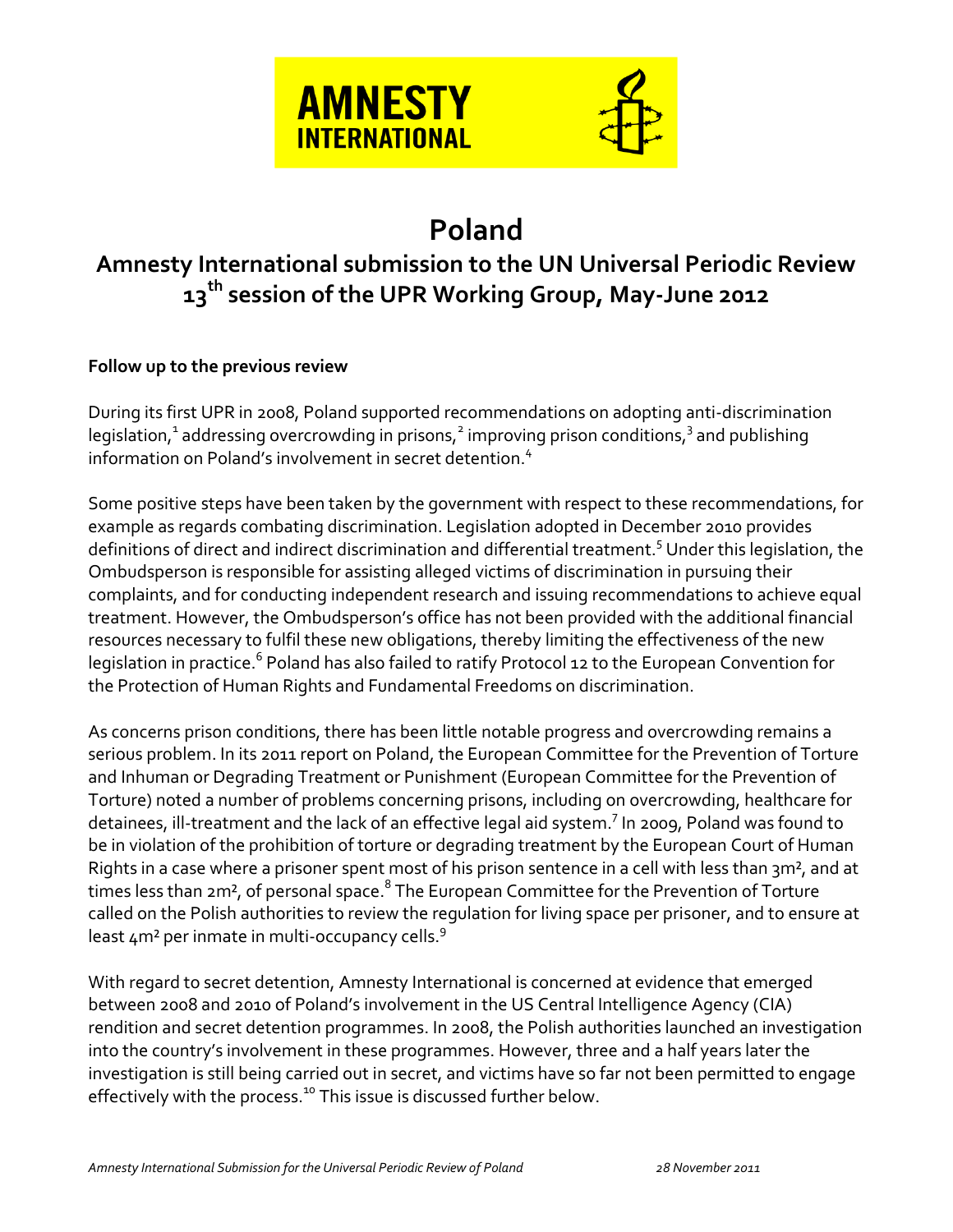#### **Normative and institutional framework of the State**

#### *Legislation that impedes women's access to sexual and reproductive rights*

While the Polish Constitution (Article 68) guarantees the right of all persons to health and to equal access to health without discrimination, restrictive laws and policies on abortion remain in force, denying women and girls their right to the highest attainable standard of health.

Of particular concern is the 1993 Family Planning (Protection of the Human Foetus and Conditions Permitting Pregnancy Termination) Act (1993 Family Planning Act), which permits termination of pregnancy only in the following circumstances:

- When the pregnancy constitutes a risk to the life or health of the pregnant woman;
- Prenatal tests or other medical evidence indicate a high probability of severe and irreversible disability to the foetus or an incurable illness threatening its life;
- The existence of a justified suspicion that the pregnancy arose as a result of a crime.

The Act makes access to abortion services dependent on authorisation granted by either a physician other than the one performing the abortion, or by a prosecutor.<sup>11</sup> While the law does not criminalize a woman who seeks or obtains an abortion, those who perform or assist in performing an abortion that does not meet these conditions are subject to punishment of up to three years' imprisonment under Article 152, paragraphs 1 and 2, of the Criminal Code.<sup>12</sup>

In 2007, Poland was found to be in violation of the right to private and family life by the European Court of Human Rights in *Tysiąc vs Poland*, a case concerning a woman denied access to legal abortion on health grounds.<sup>13</sup> The Court held that the legal framework for the right to therapeutic abortion in the event of disagreement between the patient and the doctor was inadequate. In response to the judgment, Poland adopted the Law on the Rights of Patients in 2008 that introduced an Ombudsperson for Patients' Rights. However, the administrative mechanism established under the new law does not provide an effective remedy for women and girls wishing to challenge a doctor's decision on access to reproductive health services, including as regards a request for a legal termination of pregnancy. The mechanism does not provide for a timely review of medical decisions; it is not easily and equally accessible to all; and decisions made cannot be further appealed. In June 2011, the Committee of Ministers of the Council of Europe requested that Poland provide information on the concerns arising from the existing legal framework on the provisions of procedural safeguards in the event of disagreement between the patient and the doctor regarding a therapeutic abortion.<sup>14</sup> The response of the Polish authorities to the request was not available at the time of writing.

#### **Promotion and protection of human rights on the ground**

#### *Poland's role in the US-led rendition and secret detention programmes*

After years of denying taking part in counter-terrorism operations conducted by the CIA, in March 2008 the Polish authorities launched a criminal investigation into Poland's involvement in the CIA's

*Amnesty International Submission for the Universal Periodic Review of Poland 28 November 2011*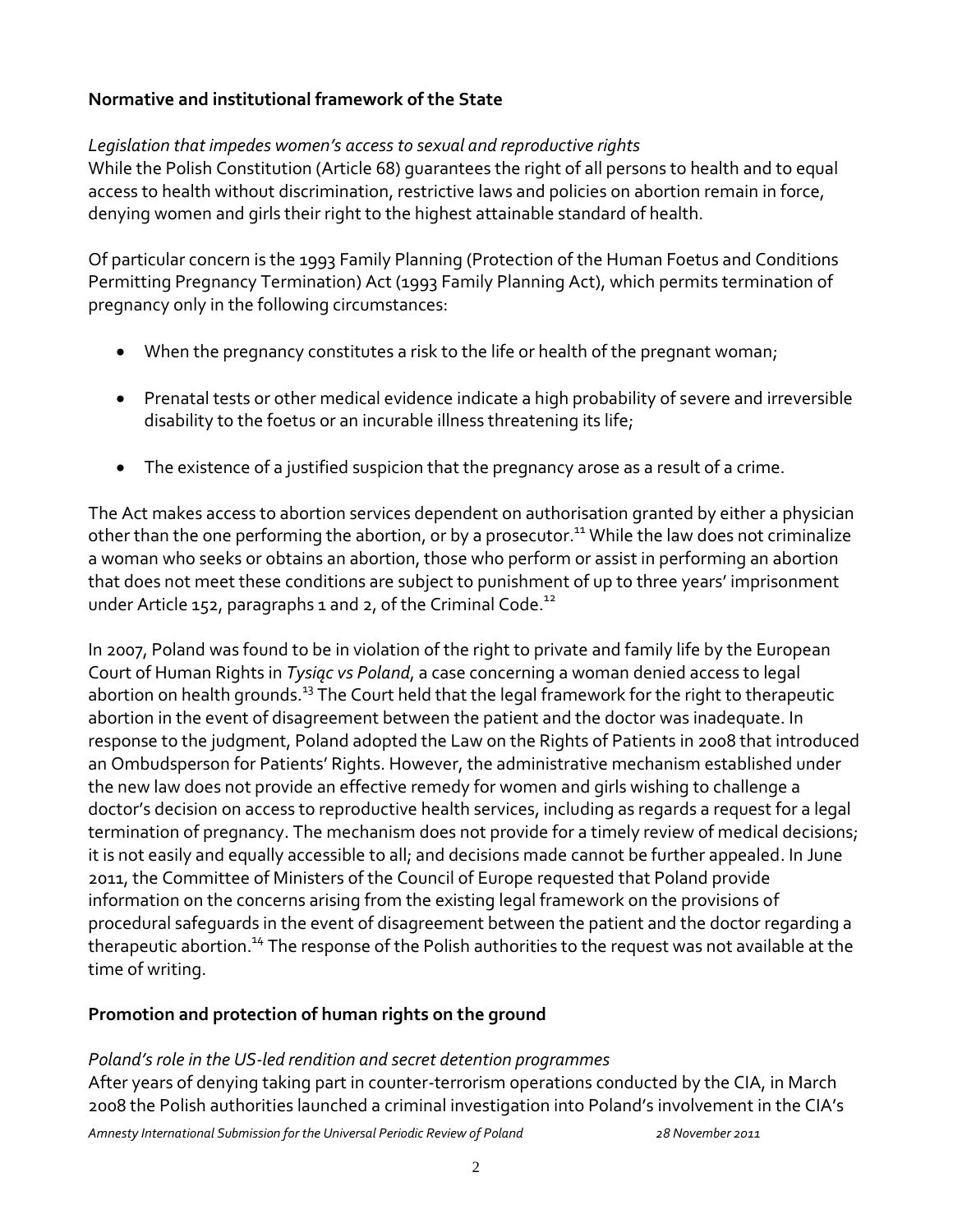rendition and secret detention programmes. This investigation, as conducted by the Appeal Prosecutor's Office in Warsaw, has never made public its terms of reference or timeline. Although it has formally recognized two men as "victims", the men and their representatives have reportedly not been able to engage effectively in the investigation.

New evidence came to light in 2009-2010 from the Polish Air Navigation Services Agency (PANSA) and the Polish Border Guard Office, revealing not only that planes operating in the context of the US rendition and secret detention programmes had landed on Polish territory – but also that PANSA had actively collaborated with the CIA to create "dummy" flight plans to cover-up the true destinations of some of the flights: some flight plans listed Warsaw as the destination when in fact the plane had landed at Szymany, near the alleged site of a CIA-operated secret detention facility at Stare Kiejkuty. According to the data, PANSA had also assisted in navigating aircraft into Szymany on two occasions without having received any official flight plans.

Further confirmation of Polish involvement in these operations came in July 2010. The publication of the Polish Border Guard Office information indicated that between 5 December 2002 and 22 September 2003, seven aircraft operating in the context of the CIA's rendition programme landed at Szymany airport, and that passengers, in addition to crew, were on board the aircraft upon arrival in and/or upon departure from Poland.

In September 2010, the Prosecutor's Office publicly confirmed that it was investigating claims by Saudi national Adb al-Rahim al-Nashiri that he had been held in secret detention in Poland in 2002- 2003. Analysis contained in the February 2010 UN Joint Study on Secret Detention, carried out by four Special Procedures of the UN Human Rights Council, supported by the statements of confidential sources, gave credence to the claim.<sup>15</sup> Abd al-Rahim al-Nashiri was granted formal status as a "victim" by the Prosecutor's Office in October 2010. The "victim" status was also granted to Abu Zubaydah in January 2011.

The new evidence disclosed between 2008 and 2010 stands in stark contrast to the conclusions of a 2005 internal inquiry by the Parliamentary Special Services Committee (*Komisja do Spraw Służb Specjalnych*); the Committee never made its report public, but categorically denied Poland's involvement in the CIA's rendition and secret detention programmes.

#### *Excessive use of force by law enforcement officials*

In 2011, the European Committee for the Prevention of Torture reported a number of allegations of excessive use of force by police staff during apprehension of criminal suspects, and recommended that police officers be reminded that all forms of ill-treatment were unacceptable and would be the subject of severe sanctions.<sup>16</sup> In July 2011, a draft law on coercive measures and the use of firearms was presented for consultation. In September 2011, the Legal Council of the Prime Minister's Office criticized the draft for not meeting the requirements outlined in the UN Basic Principles on the Use of Force and Firearms by Law Enforcement Officials. In particular, the Legal Council was critical of the removal of the obligation to issue a warning to precede the use of firearms. $^{17}$ 

#### *Racism*

The Ombudsperson, media and NGOs have reported a growing number of cases of verbal and

*Amnesty International Submission for the Universal Periodic Review of Poland 28 November 2011*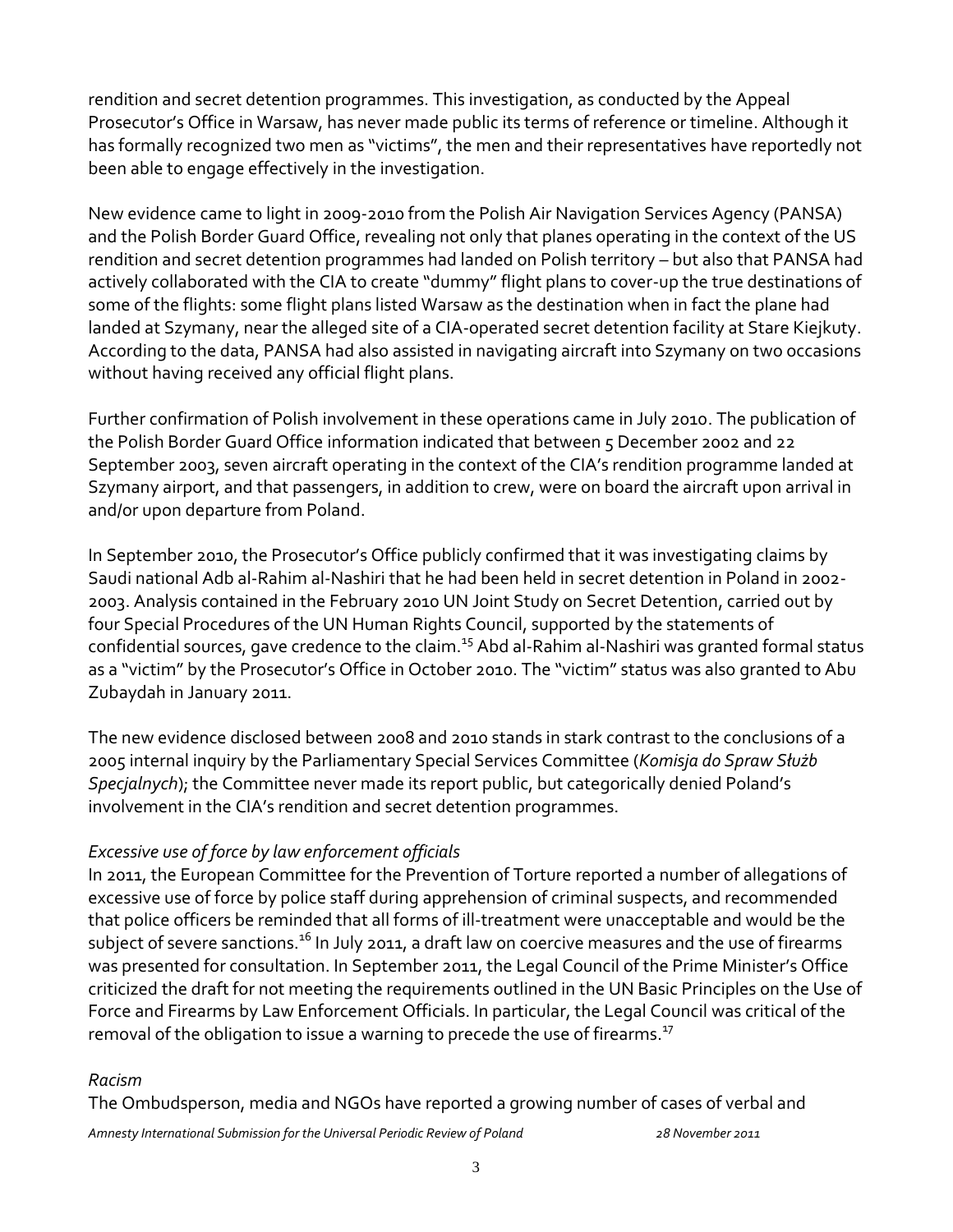physical attacks against Muslims, Roma and people of African origin in Warsaw, Białystok, Gdańsk and Wrocław over the past year. In October 2011, in a letter to the Prosecutor General, the Ombudsperson expressed concerns about the growing number of racially-motivated and xenophobic attacks and called on the Prosecutor to take the necessary measures to address these crimes.<sup>18</sup>

#### *Reproductive rights and access to abortion*

Amnesty International is concerned that many women are denied access to reproductive health services, including lawful termination of pregnancy.

Since the first UPR of Poland in 2008, several UN human rights monitoring bodies have made recommendations on women's right to reproductive health.<sup>19</sup> In 2010 the Human Rights Committee called for an urgent review of "the effects of the restrictive anti-abortion law on women", and for research into and provision of statistics on the use of illegal abortion.<sup>20</sup> Two cases that illustrate Poland's failure in this regard are currently before the European Court of Human Rights. One concerns a pregnant woman who died of septic shock after being refused diagnostic care and treatment in several hospitals for fear that the foetus would come to harm; the other concerns an adolescent rape victim who was subjected to delays and harassment in accessing a legal abortion. In a recent European Court ruling, Poland was found to have violated the right not to be subjected to torture and inhuman treatment and the right to private and family life of a pregnant woman, RR, who was denied timely access to genetic tests and whose child was born with Turner syndrome.<sup>21</sup> The Court held that her treatment amounted to humiliation, and that as the domestic law allowed for abortion in cases of foetal malformation, a pregnant woman should have access to full and reliable information on the health of the foetus.

### **Recommendations for action by the State under review**

#### **Amnesty International calls on the government of Poland to:**

#### *Follow up to the previous review:*

- Ensure that the Ombudsperson's office is adequately financed to fulfil its role, including as regards assisting victims of discrimination in pursuing their complaints, and conducting independent research and issuing recommendations on the subject of equal treatment;
- Ratify and implement Protocol No. 12 to the European Convention on Human Rights;
- Implement the recommendations of the European Committee for the Prevention of Torture and Inhuman or Degrading Treatment or Punishment regarding prison conditions, in particular the provision to ensure at least 4m² per inmate in multi-occupancy cells.

#### *Poland's role in the US-led rendition and secret detention programmes:*

 Ensure that the investigation into allegations of Polish complicity in renditions and secret detention continues with as much transparency as possible and in conformity with Poland's international legal obligations. Anyone found responsible for crimes under international law should be brought to justice in fair proceedings;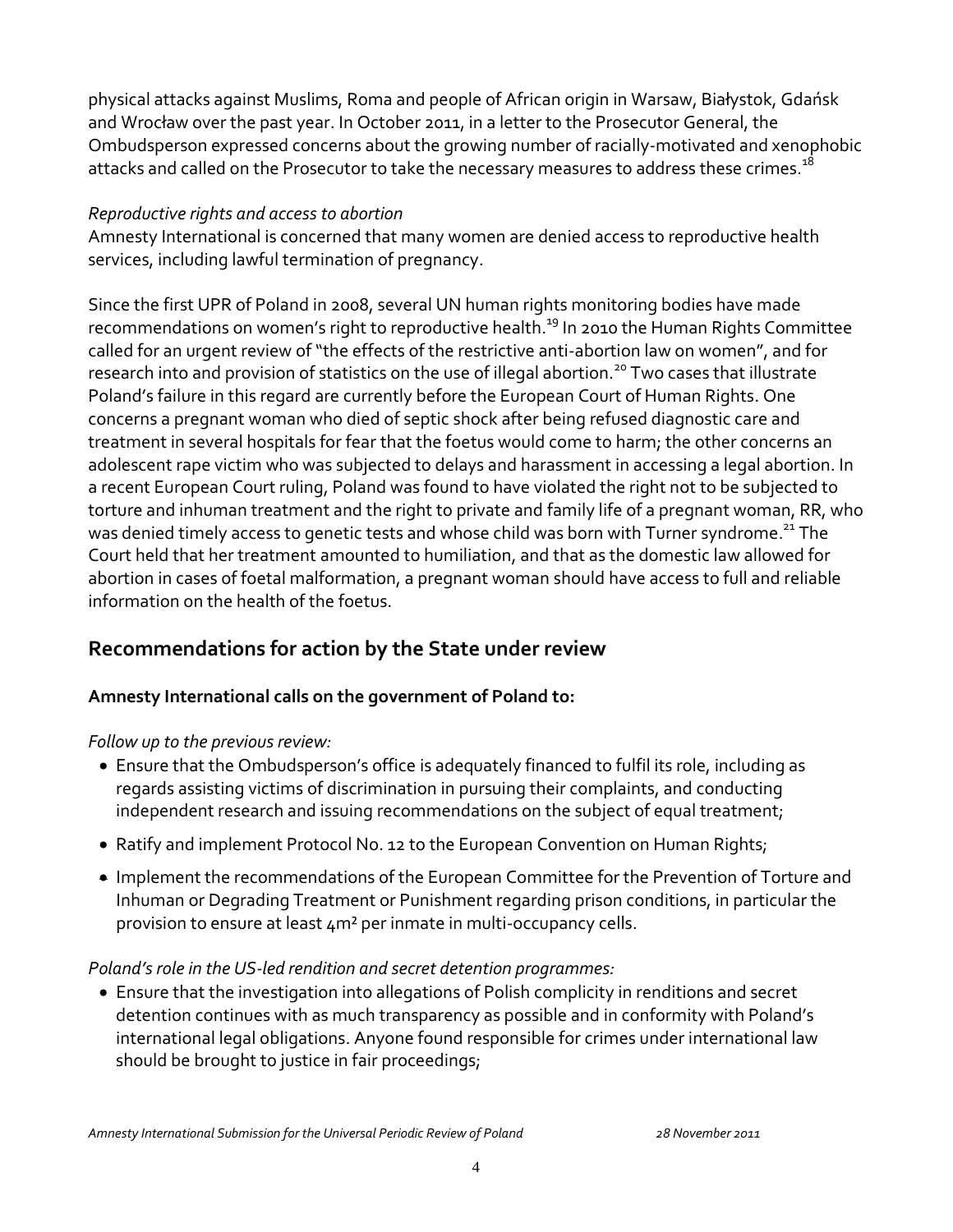Fully co-operate with the UN Special Procedures on the issue of secret detention in the context of counter-terrorism operations, including by providing them with relevant information on the subject.

#### *Excessive use of force by law enforcement officials:*

 Ensure that the draft law on coercive measures meets the requirements in the UN Basic Principles on the Use of Force and Firearms by Law Enforcement Officials, in particular, the obligation to issue a warning to precede the use of firearms.

#### *Racism:*

- Take measures to prevent racist incidents and hate crimes, and to ensure collection of data on these crimes;
- Ensure that racially-motivated crimes and other hate crimes are subjected to prompt, independent, impartial and adequate investigation; that those responsible for such crimes are brought to justice in fair proceedings; and that the victims are provided with an effective remedy, including reparation;
- Ensure that all police officers and prosecutors receive in-service training on the nature of hate crimes and the role of the police in combating them.

#### *Reproductive rights and access to abortion:*

- Ensure women can access lawful abortion by creating clear, legally binding regulations for the implementation of the 1993 Family Planning Act;
- Repeal the Criminal Code provisions related to doctors, in particular Article 152, paragraphs 1 and 2 on performing or assisting in the performance of an abortion that does not meet the conditions set out in the 1993 Family Planning Act;
- Ensure access to remedy and timely review of appeals against a refusal of a therapeutic abortion where provided for in law.

*Amnesty International Submission for the Universal Periodic Review of Poland 28 November 2011*

 $\overline{a}$  $^{\rm 1}$  Report of the Working Group on the UPR of the Poland, 23 May 2008, A/HRC/8/30, paragraph 54.6 (Slovenia, United Kingdom and Sweden).

 $^2$  A/HRC/8/30, paragraph 54.7 (Republic of Korea), and paragraph 54.9 (Russian Federation).

<sup>3</sup> A/HRC/8/30, paragraph 54.8 (Denmark).

<sup>&</sup>lt;sup>4</sup> A/HRC/8/30, paragraph 54.20 (Russian Federation).

<sup>5</sup> Journal of Laws of 2010, No 245, item 1700 (*Ustawa z dnia 3 grudnia 2010 roku o wdrożeniu niektórych przepisów Unii Europejskiej w zakresie równego traktowania*).

 $^6$  L. Bojarski, "New Polish equality body – illusory or real?", European network of legal experts in the non-discrimination field, 2011, pp. 1-3, available at: <http://www.non-discrimination.net/content/media/PL-19-PL-19-problems%20with%20equality%20body.pdf> (accessed 25 November 2011).

 $^7$  Report to the Polish Government on the visit to Poland carried out by the European Committee for the Prevention of Torture and Inhuman or Degrading Treatment or Punishment from 26 November to 8 December 2009, Section II (C) (4), 12 July 2011, CPT/Inf (2011) 20, available a[t http://www.cpt.coe.int/documents/pol/2011-20-inf-eng.htm](http://www.cpt.coe.int/documents/pol/2011-20-inf-eng.htm) (accessed 25 November 2011).

<sup>8</sup> *Orchowski v Poland*, judgement 22 October 2009, Application no. 17885/04, European Court of Human Rights (*Orchowski v Poland)* available at:

[http://cmiskp.echr.coe.int/tkp197/view.asp?item=1&portal=hbkm&action=html&highlight=Orchowski&sessionid=82267793&skin=hud](http://cmiskp.echr.coe.int/tkp197/view.asp?item=1&portal=hbkm&action=html&highlight=Orchowski&sessionid=82267793&skin=hudoc-en) [oc-en](http://cmiskp.echr.coe.int/tkp197/view.asp?item=1&portal=hbkm&action=html&highlight=Orchowski&sessionid=82267793&skin=hudoc-en) (accessed 25 November 2011).

<sup>9</sup> *Orchowski v Poland*.

<sup>&</sup>lt;sup>10</sup> A/HRC/8/30, paragraph 54.20 (Russian Federation).

<sup>&</sup>lt;sup>11</sup> In cases falling under the first two categories, the health-related risks must be certified by a physician other than the one performing the abortion. In cases falling under category 3, certification of a prosecutor is required. However, as noted by the Council of Europe